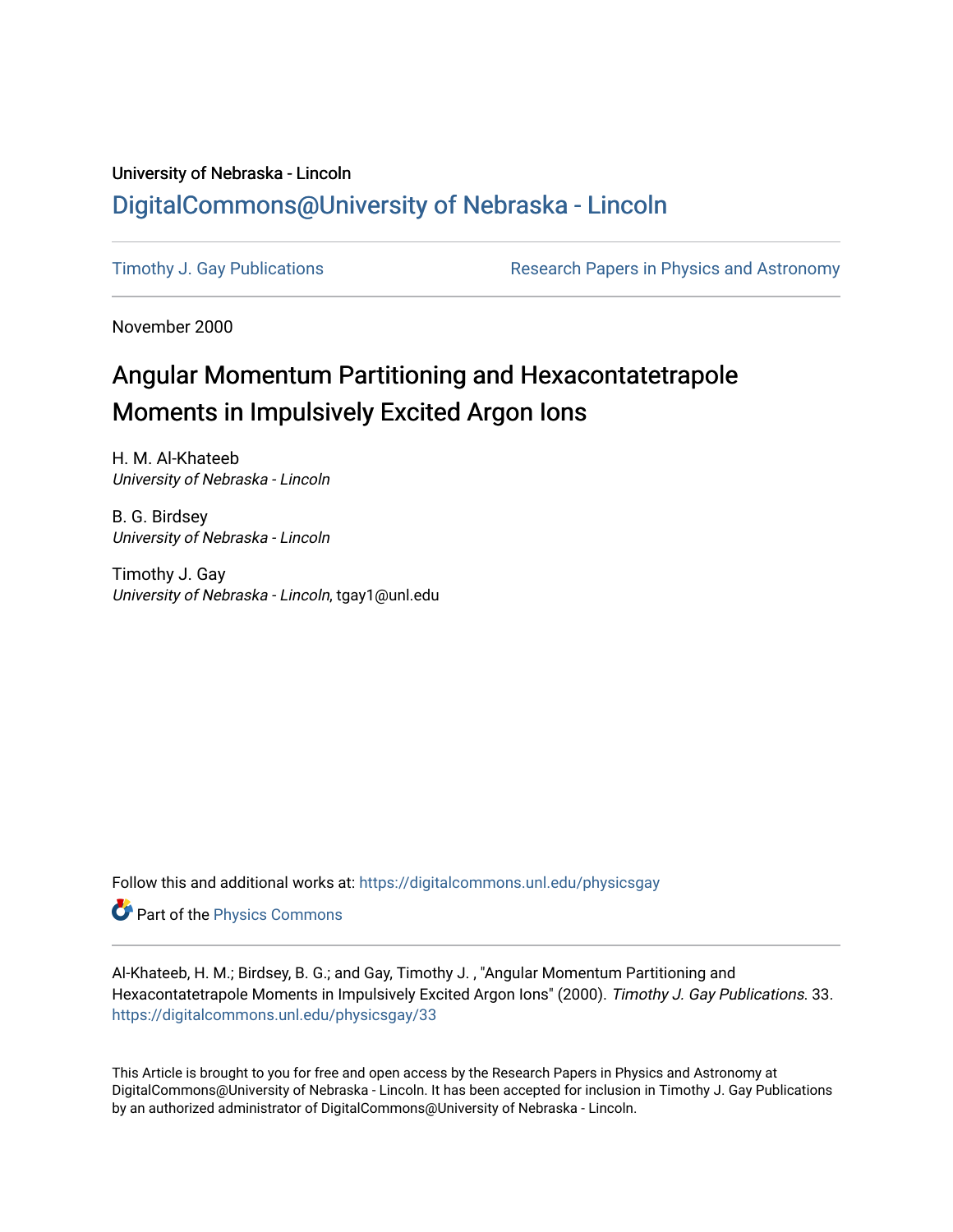## **Angular Momentum Partitioning and Hexacontatetrapole Moments in Impulsively Excited Argon Ions**

H. M. Al-Khateeb, B. G. Birdsey, and T. J. Gay

*Behlen Laboratory of Physics, University of Nebraska, Lincoln, Nebraska 68588-0111*

(Received 9 May 2000)

We have studied polarized electron collisions with Ar in which the target is simultaneously ionized and excited to form  $Ar^+(3p^4(^1D)4p)$  states. We measured the integrated Stokes parameters of the subsequent fluorescence emitted by the <sup>2</sup>*F*<sub>7/2</sub>, <sup>2</sup>*F*<sub>5/2</sub>, <sup>2</sup>*D*<sub>5/2</sub>, and <sup>2</sup>*P*<sub>3/2</sub> states along the direction of electron polarization. The Rubin-Bederson hypothesis is shown to hold for the *L* and *S* multipoles of these states. The electric quadrupole and hexadecapole of the  ${}^{1}D$  core are derived. By recoupling these moments with the electric quadrupole moment of the  $4p$  electron, we calculate higher moments of the total ionic orbital angular momentum, including its hexacontatetrapole (64-pole) moment.

PACS numbers: 34.80.Dp, 34.80.Nz, 34.80.Pa

Electron-atom scattering is a prototype of the manybody long-range force problem. Our understanding of collisions with H, He, and the light alkali atoms is good  $[1-3]$ , but calculations of scattering from the heavy noble gases are not yet satisfactory [4–10]. This is due primarily to the outer *p*-shell configuration in such atoms and the fact that relativistic effects can be important in certain collision channels. While such targets present serious challenges to theory, they also provide a richer variety of physics to study. In this Letter, we examine a topic which has received little attention to date: the angular momentum partitioning between subshells of excited targets. We also report the first experiment of which we are aware that determines the hexacontatetrapole (64-pole) moment of an atomic system. Such studies hold the promise of providing information about scattering dynamics with unprecedented detail. To this end, we have studied the collision

$$
e^- + Ar(3p^6) \to Ar^{+*}(3p^4(^1D)4p) + 2e^-
$$
  

$$
\to Ar^{+*}(3p^44s \text{ or } 3p^43d) + \gamma
$$
 (1)

using transversely polarized incident electrons, where the scattered electrons are not detected. This collision is particularly interesting because the residual target state is well *LS* coupled, unlike neutral Ar [11]. This simplifies the physical interpretation of our data, and reduces the difficulty for scattering theory in describing the target's final state, known to be a problem for neutral atoms [7,8]. Moreover, collision (1) involves simultaneous ionization and excitation of the target. Such collisions, long of interest for studies of ion lasers, have in the last few years come under renewed scrutiny because of the enhanced role played by electron correlation in this channel [4,12].

Our goal is to completely determine the distribution of angular momentum between the 4*p* outer electron and the  $3p^{4}$ <sup>(1</sup>D) core of the residual ion. To do this, we use irreducible tensor operators to describe the excited ion's electric and magnetic multipoles [13]. For our collision geometry, only a few multipoles are nonzero [14]. Furthermore, the "Rubin-Bederson" (RB) hypothesis (sometimes mistakenly called the "Percival-Seaton" hypothesis [15]) states that if the process of ionizing and exciting the target takes place in a time significantly shorter than the time it takes the system to relax into its energy eigenstates, the collision can be considered as impulsively preparing the core, the outer electron, and the two continuum electrons independently. This reduces the number of subshell multipoles to four: the electric quadrupole and hexadecapole of the core, and the electric quadrupole and magnetic dipole of the 4*p* electron. Assuming the RB hypothesis holds, the measurement of these moments constitutes a "perfect" experiment for this collision geometry.

In order to determine these multipoles, we measure fluorescence from the  ${}^{2}F_{7/2}$ ,  ${}^{2}F_{5/2}$ ,  ${}^{2}D_{5/2}$ , and  ${}^{2}P_{3/2}$ states. With the exception of the  ${}^{2}P_{3/2}$  level, whose core has a 12% <sup>3</sup>P component [11], these are essentially pure Russell-Saunders states. They have energies of 36.90, 36.89, 37.26, and 37.11 eV above the ArI ground state, respectively. Knowing these energy levels, we can now assess the plausibility of the RB hypothesis. The duration of the near threshold ionization/excitation is of the order of the time it takes (ionized) electrons with an asymptotic energy of 2 eV to travel about three diameters of the residual ion, or  $\sim 6 \times 10^{-16}$  s. This time is a factor of 3 shorter than the "Coulombic relaxation time," i.e., the time it takes  $l_c$  and  $l_o$  to couple to form the total orbital angular momentum, *L*, as gauged by the biggest energy splitting in the manifold. The atom then relaxes into its fine structure in  $\sim 10^{-13}$  s, corresponding to the  ${}^{2}F_{7/2}$  ${}^{2}F_{5/2}$  splitting. Thus the hypothesis is reasonable for this collision system, although perhaps marginally so for Coulomb relaxation.

The resultant multipole moments  $\langle \mathcal{T}_{KQ}^{\dagger}(L) \rangle$  of the coupled system's density matrix are given by [13]

$$
\langle \mathcal{T}_{KQ}^{\dagger}(L) \rangle = \sum_{\substack{kq \\ k'q' \\ \times (2L+1)\sqrt{(2k+1)(2k'+1)}}} \left\{ \begin{array}{ccc} l_c & l_o & L \\ l_c & l_o & L \\ k & k' & K \end{array} \right\}
$$

$$
\times (2L+1)\sqrt{(2k+1)(2k'+1)}
$$

$$
\times \langle \mathcal{T}_{kq}^{\dagger}(l_c) \rangle \langle \mathcal{T}_{k'q'}^{\dagger}(l_o) \rangle, \tag{2}
$$

4040 0031-9007/00/85(19)/4040(4)\$15.00 © 2000 The American Physical Society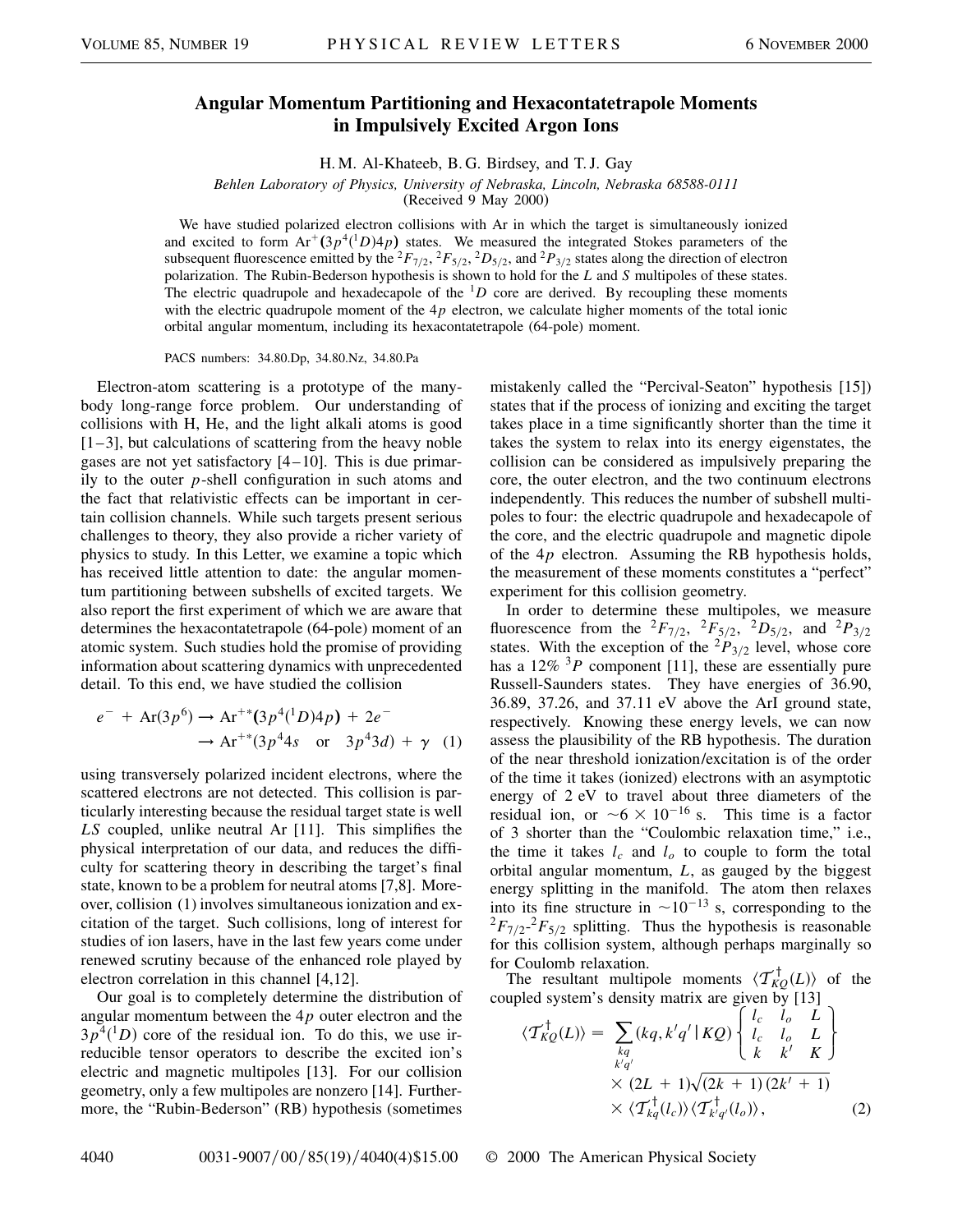where the  $(\cdots | \cdots)$  is a Clebsch-Gordan coefficient, and the  $\{\cdot\cdot\cdot\}$  is a 9*j* symbol. We can use Eq. (2) to write

$$
t_{20}(L) = \frac{1}{1 + c_1 t_{20}(l_c) t_{20}(l_o)}\n\times \{c_2 t_{20}(l_o) + c_3 t_{20}(l_c) + c_4 t_{20}(l_c) t_{20}(l_o) + c_5 t_{40}(l_c) t_{20}(l_o)\},
$$
\n(3)

where  $t_{kq}(X) = \langle \mathcal{T}_{kq}^{\dagger}(X) \rangle / \langle \mathcal{T}_{00}^{\dagger}(X) \rangle$  is the "normalized" multipole moment, and the  $c_i$  are numerical coefficients which are different for each *L*. For  $L = 1, 2$ , and 3, the coefficients are  $\{c_1, c_2, c_3, c_4, c_5\} = \{0.592, 0.100, 0.592,$ 0.120, 0.962,  $\{-0.592, -0.592, 0.500, -0.505, -0.271\}$ and  $\{0.169, 0.490, 0.828, 0.167, 0.037\}$ , respectively. These equations assume the validity of the RB hypothesis for the coupling of  $l_c$  and  $l_o$ , i.e., that the core and  $4p$  multipoles are uncorrelated. They thus form a complete set of nonlinear equations for the core hexadecapole  $t_{40}(l_c)$ , the core quadrupole  $t_{20}(l_c)$ , and the 4*p* quadrupole  $t_{20}(l_o)$ . The equation for coupling the spin magnetic dipoles yields  $t_{11}(S) = t_{11}(s_o).$ 

In order to determine the individual electric multipole moments of the core and  $4p$  electron, we must make three independent photon measurements. This gives us sufficient information to use Eq. (3) to solve for  $t_{40}(l_c)$ ,  $t_{20}(l_c)$ , and  $t_{20}(l_o)$ . Since one-photon measurements yield information about multipole moments up to rank 2, analysis of a three-photon measurement including initial states with three different values of *L* provides information about tensors up to rank 6, or hexacontatetrapole moments, which are associated only with states having  $L \geq 3$ .

The *L* and *S* multipole moments couple into *J* moments, which are directly related to the Stokes parameters for linear and circular polarization through [14]

$$
P_1 = \frac{3t_{20}(J)}{\left\{\frac{112}{JJ_f}\right\}^{-1}\frac{(-1)^{J+J_f}}{\sqrt{2J+1}}\sqrt{\frac{8}{3}} + t_{20}(J)},
$$
(4)

and

$$
P_3 = \frac{-3t_{11}(J)\left\{\frac{111}{JJ_Jf}\right\}}{\frac{(-1)^{J+J_f}}{\sqrt{2J+1}}\sqrt{\frac{8}{3}} + \left\{\frac{112}{JJ_Jf}\right\}t_{20}(J)},
$$
(5)

where  $J_f$  is that of the lower level of the transition in question and the  $\{\cdot\cdot\}$  is a 6*j* symbol.

There have been several other studies of collisionally produced hexadecapole moments in atoms [16,17], and three groups have used Stokes parameter measurements to study ionization/excitation collisions in the heavy noble gases [4,18–20]. To our knowledge, the present work represents the first study of angular momentum partitioning between shells of an excited state and the measurement of an atomic hexacontatetrapole.

Experimentally, we excite ground-state argon in a target cell and detect fluorescence along the electron polarization axis. The electron beam has an energy width of 400  $\pm$ 

|                                              | TABLE I. Resonance transitions. |                                     |
|----------------------------------------------|---------------------------------|-------------------------------------|
| Transition                                   | Wavelength<br>(Å)               | Filter wavelength<br>$(\AA)$ (FWHM) |
| $4p^2F_{7/2} \rightarrow (^1D)4s^2D_{5/2}$   | 4609.6                          | 4608(4)                             |
| $4p^2F_{5/2} \rightarrow (^1D)4s^2D_{5/2}$   | 4637.3                          | 4637(5)                             |
| $4p^2D_{5/2} \rightarrow ({}^3P)3d^2D_{5/2}$ | 4481.8                          | 4483(3)                             |
| $4p^2P_{3/2} \rightarrow (^1D)4s^2D_{3/2}$   | 4237.3                          | 4237(4)                             |

40 meV FWHM and a polarization of 20.1%  $\pm$  0.3%. We measure the fractional linear polarizations and circular polarization of the light (Stokes parameters *P*1, *P*2, and *P*3) [13]. A description of our apparatus is given elsewhere [7]. Details of the transitions and interference filters we used to isolate them are given in Table I.

Figure 1 shows our results for  $P_3$  normalized to electron polarization, and  $P_1$ . We have restricted our measurements to energies within 3 eV of threshold for the states in question, to eliminate the effects of cascading from higher-lying levels. Using Eq. (2) with the replacements  $\{L, l_c, l_o\} \rightarrow \{J, L, S\}$ , Eqs. (4) and (5), and the data of Fig. 1, we can calculate values of the overall normalized electric quadrupole,  $t_{20}(L)$ , and magnetic dipole,  $t_{11}(S)$ , for the states in question. These results are shown in Fig. 2.



FIG. 1. Values of  $P_1$  and  $P_3$  (normalized to electron polarization), as a function of incident electron energy. Data legend for the excited states: open circles,  ${}^2F_{7/2}$ ; solid circles,  ${}^2F_{5/2}$ ; open diamonds,  ${}^2D_{5/2}$ ; solid squares,  ${}^2P_{3/2}$ .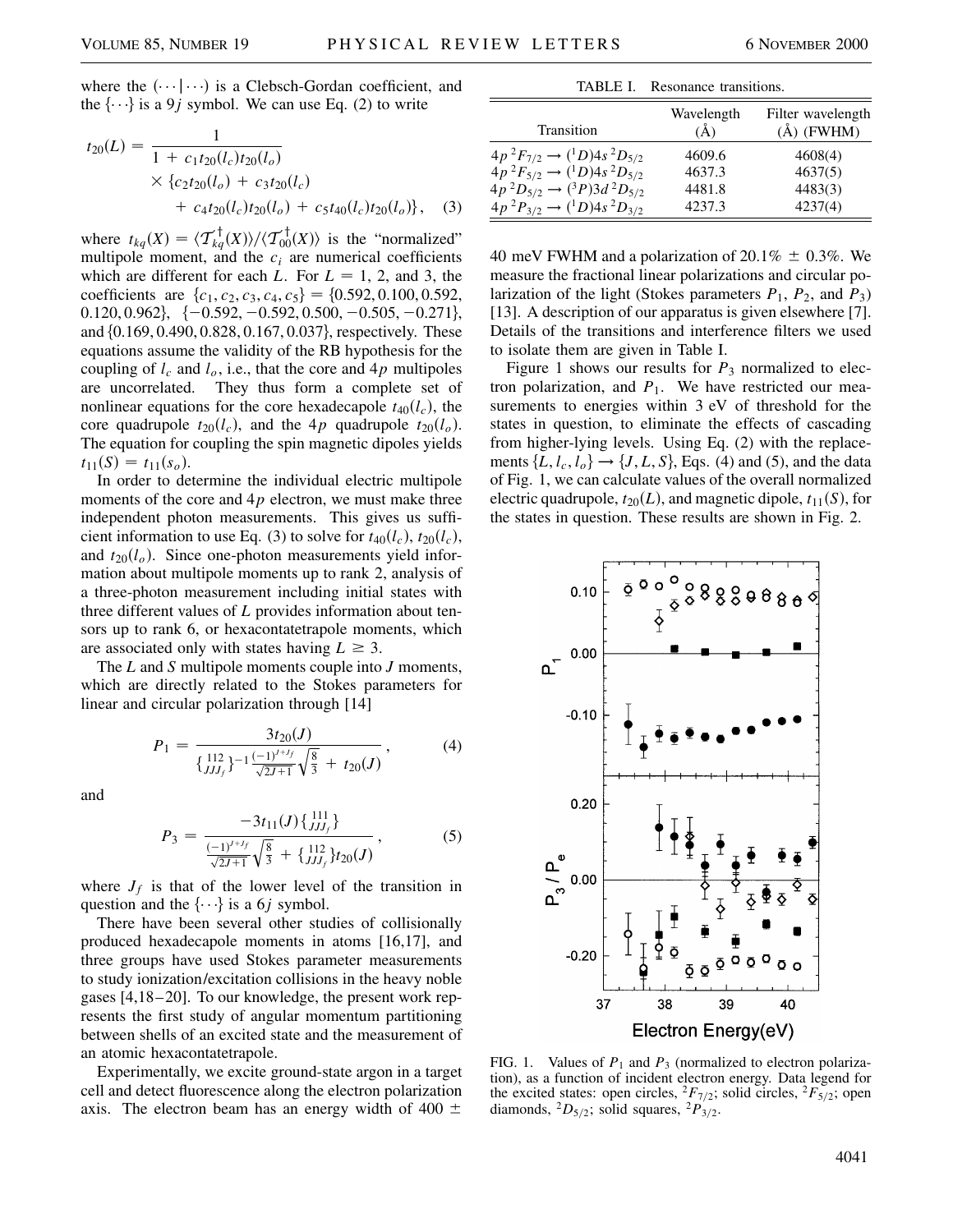

FIG. 2. Electric quadrupole  $[t_{20}(L)]$  and spin magnetic dipole  $[t_{11}(S)]$  moments of the Ar ion. The latter are normalized to electron polarization. Data symbols as in Fig. 1. For visual clarity, the open circles ( ${}^{2}F_{7/2}$  states) have been moved to the right by 67 meV, and the solid squares  $(^2D_{5/2}$  states) have been moved to the left by the same amount. The dashed line corresponds to the value of  $t_{11}(S)$  for pure exchange population of the 4*p* level.

For *LS* target coupling, the RB hypothesis implies that the multipoles of *L* and *S* are independent, so states with the same *L* should have the same value of  $t_{KQ}(L)$ , regardless of *S* or *J*. Similarly  $t_{K/Q}(S)$  should not depend on *L* or *J*. We see from Fig. 2 that the electric quadrupole moments for the <sup>2</sup>F states,  $t_{20}(L = 3)$ , are nominally the same for both fine-structure components. A more stringent test of this idea is provided by the much broader energy scale

TABLE II. Electric multipole moments for the <sup>1</sup>*D* core, 4*p* "outer" electron, and composite *L* systems derived from the measured values of  $t_{20}(J)$  and  $t_{11}(J)$ .

| Derived<br>multipole | Incident Electron Energy |                   |             |  |
|----------------------|--------------------------|-------------------|-------------|--|
| moments              | 38.2 eV                  | $39.2 \text{ eV}$ | $40.2$ eV   |  |
| $t_{20}(l_c)$        | $-0.09(2)$               | $-0.061(8)$       | $-0.028(5)$ |  |
| $t_{20}(l_o)$        | $-0.39(2)$               | $-0.36(1)$        | $-0.329(9)$ |  |
| $t_{40}(l_c)$        | $-0.28(4)$               | $-0.19(3)$        | $-0.24(2)$  |  |
| $t_{20}(L = 3)$      | $-0.25(2)$               | $-0.219(8)$       | $-0.179(6)$ |  |
| $t_{40}(L = 3)$      | $-0.09(2)$               | $-0.06(1)$        | $-0.09(1)$  |  |
| $t_{60}(L = 3)$      | 0.11(2)                  | 0.07(1)           | 0.078(8)    |  |
| $t_{20}(L=2)$        | 0.14(2)                  | 0.15(1)           | 0.156(6)    |  |
| $t_{40}(L = 2)$      | 0.11(2)                  | 0.08(2)           | 0.11(1)     |  |
| $t_{20}(L = 1)$      | 0.018(12)                | $-0.0037(89)$     | 0.0284(76)  |  |

of the  $3p^4(^1D)4p$  *L*-multiplet. By injecting spin into the ionic system using polarized electrons we find that  $t_{11}(S)$ is independent of *L* within the accuracy of our data. This demonstrates that the RB hypothesis holds for the *L* and *S* multipoles of the ion. Additionally, we found  $P_2$  to be consistent with zero for all transitions at all the energies we investigated, implying that *LS* coupling of the target holds and that spin-orbit coupling between the ion and the continuum electrons is negligible [7]. Figure 2 also shows the value of  $t_{11}(S) = 1/\sqrt{2}$  corresponding to collisions in which pure exchange excitation of the  $4p$  electron occurs. Since the measured value of  $t_{11}(S)$  is  $\sim 0.2$ , we conclude that core exchange and/or direct excitation of the 4*p* state are the dominant collision channels.

The values of  $t_{20}(L = 1)$ ,  $t_{20}(L = 2)$ , and  $t_{20}(L = 3)$ allow us to use Eq. (3) to solve for the core and outer electron multipoles, which are presented numerically in Table II. The results do not vary significantly over the energy range we investigated, and it is clear that the shape of the core is dominated by its hexadecapole moment at all energies. This means that complete experimental investigations of collision dynamics of this type must generally assess such higher-order moments.

The nonlinearity of Eq. (3) means that multiple solutions for each set of the  $t_{20}(L)$  can exist. To address this issue, we used a terrain search Monte Carlo technique for the reported shell multipoles and their uncertainties [21].



FIG. 3. Angular dependence of the  $L = 3$  ionic charge cloud before fine-structure relaxation. Incident electron energy = 40.2 eV. The radial coordinate of the cloud indicates the relative probability of finding an electron along a given direction. The pictures are normalized to the  $L = 3$  production cross section, and show the individual contributions of the electric quadrupole ( $t_{20}$ ), hexadecapole  $(t_{40})$ , and hexacontatetrapole  $(t_{60})$  moments to the overall electron distribution.